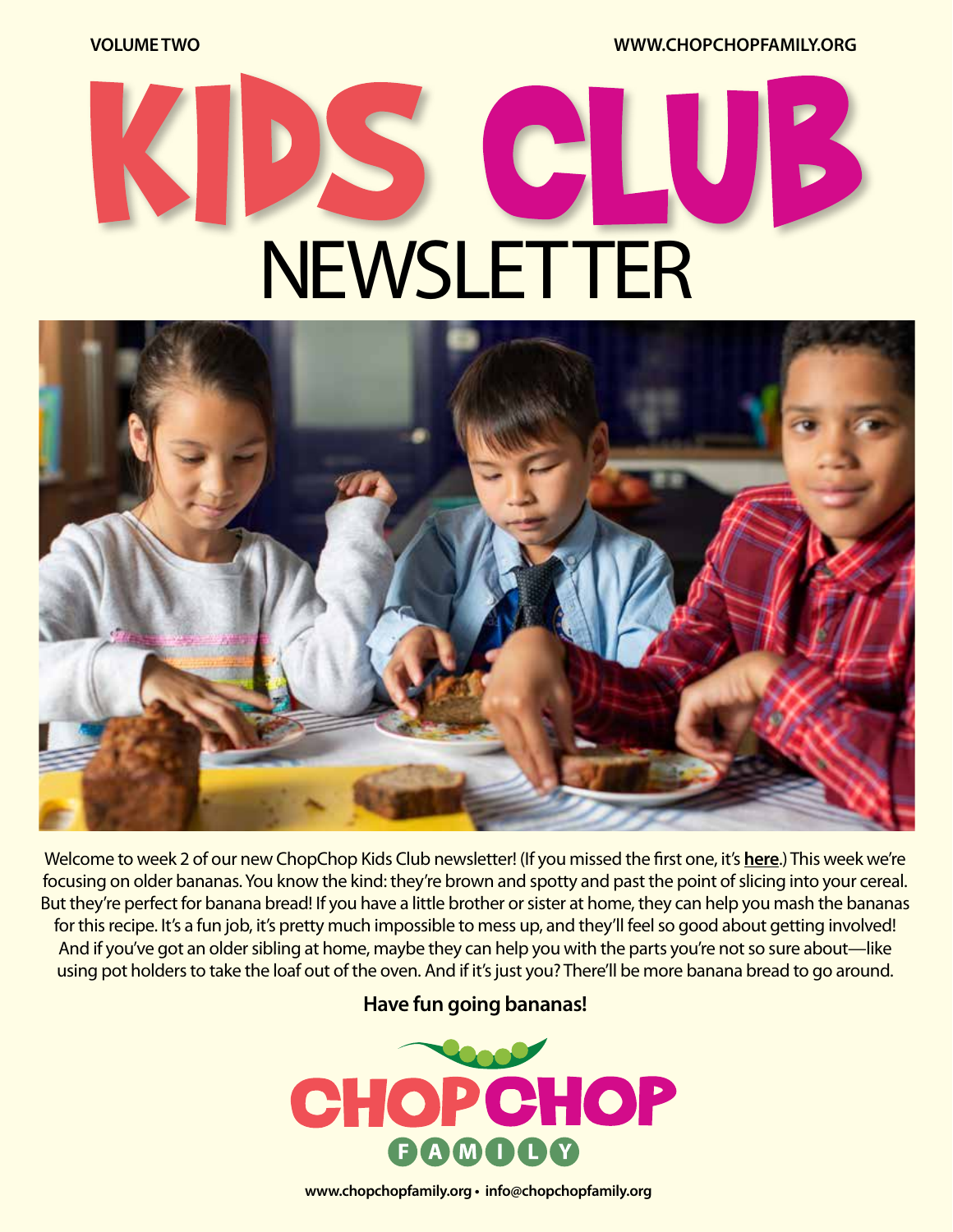## 5-Banana Banana Bread

Five bananas might sound bananas to you, but that's the amount we've landed on for perfectly moist, naturally sweet banana bread. If you don't have that many bananas, you can make half the recipe and bake the batter in a muffin tin that you've greased or lined with paper wrappers. The muffins will need to bake for a shorter time—25 minutes or so—and you'll end up with around 12 muffins.

> ❚ **ADULT:** YES❚ **HANDS-ON TIME:** 30 MINUTES❚ **TOTAL TIME:** 1 HOUR 30 MINUTES❚ **MAKES:** 1 LOAF

#### **KITCHEN GEAR**

Loaf pan Measuring cups Measuring spoons 2 large bowls Fork Large spoon Silicone spatula Pot holders

#### **INGREDIENTS**

- 1 teaspoon vegetable oil (for the pan)
- 1 cup all-purpose flour
- $1/2$  cup whole-wheat flour
- 11/2 teaspoons baking soda
- 11/2 teaspoons kosher salt
- 5 very, very overripe bananas, peeled
- $1/2$  cup sugar
- 8 tablespoons (1 stick) unsalted butter, melted and slightly cooled (melt the butter in a small pot over low heat or in the microwave), or  $\frac{1}{2}$  cup vegetable oil
- 2 large eggs, at room temperature
- 2 teaspoons vanilla extract
- $\frac{1}{2}$  cup toasted walnuts or pecans (if you like, and nobody's allergic)

#### **INSTRUCTIONS**

**Wash your hands with soap and water, then gather all your equipment and ingredients and put them on the counter.**

- 1. Turn the oven on and set the heat to 350 degrees. Using your clean hand or a paper towel, lightly coat the loaf pan with the 1 teaspoon oil.
- 2. Put both flours, the baking soda, and salt in a large bowl and mix well. Set aside.
- 3. Put the bananas in the other bowl and, if they're not very soft, use the fork to mash them. Add the sugar and mix until it's as

smooth as you can get it. There should be no big chunks of banana.

- 4. Add the butter, eggs, and vanilla to the banana mixture and mix well. Add the flour mixture, a little at a time, and then the nuts, if using, and mix well. Scrape the mixture into the prepared pan.
- 5. Once the oven temperature has reached 350 degrees, put the pan in the oven and bake until firm in the center, about 1 hour.
- 6. Set aside to cool a bit, then remove from the pan. Cool before slicing. Wrap leftovers in plastic wrap.

#### **TRY THIS**

**Cocoa Banana Bread:** Instead of 1 cup all-purpose flour, use 1/2 cup flour and 1 cup unsweetened cocoa powder.

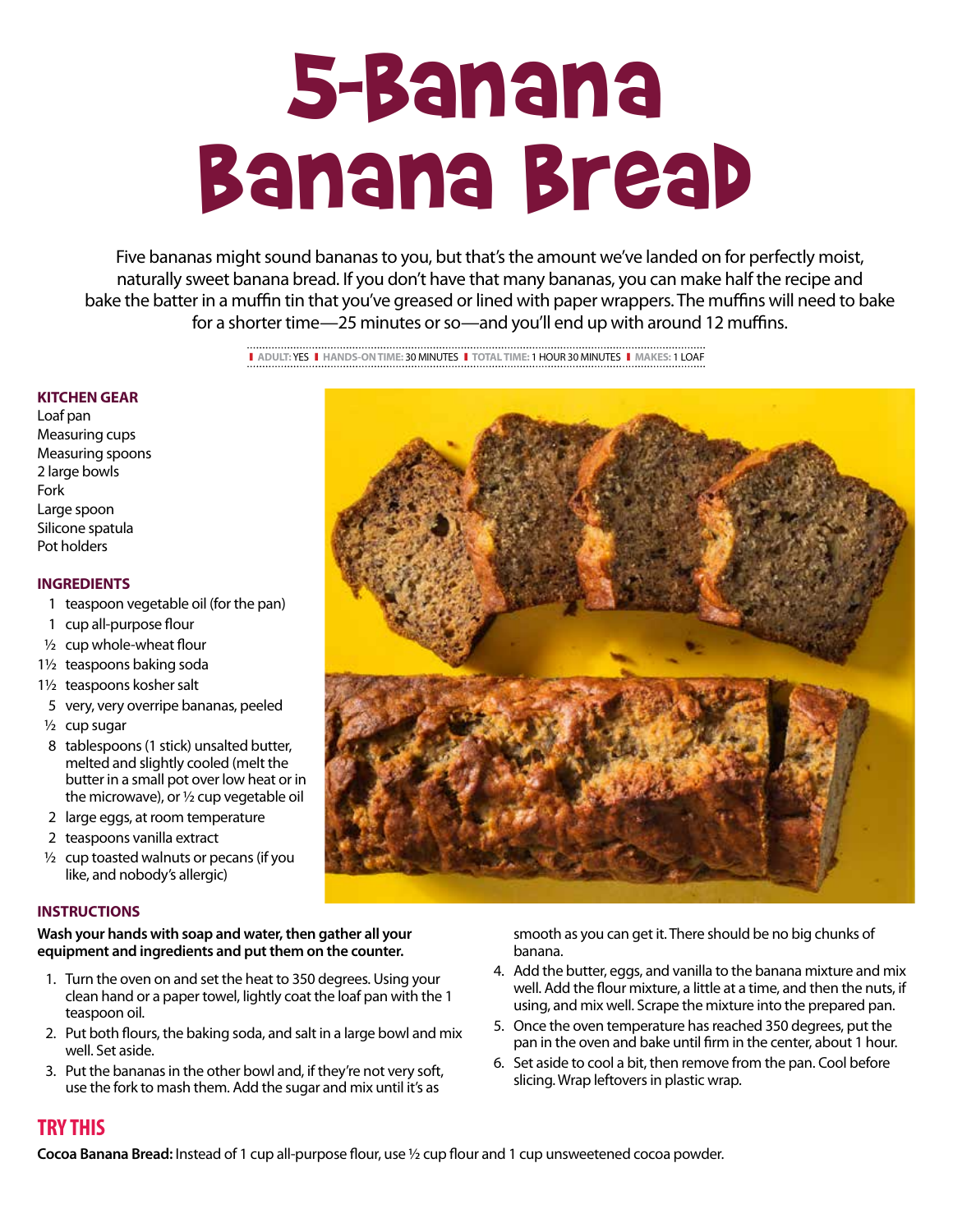#### **TOO MANY OLD BANANAS?**

Freeze them to use later in smoothies—or to make more banana bread. Here's how:

- 1. Peel an overripe banana.
- 2. Slice it into thin rounds.
- 3. Put the slices in a resealable plastic bag and put the bag in the freezer.



## **WHERE IN THE WORLD?**

We love bananas! Unlike other fruits that have a particular growing season, bananas grow year-round in tropical places including Africa, Latin America, the Caribbean, and the Pacific. Can you find those places on a map?



**The largest bunch of bananas ever grown was harvested by Manuel Kabana in Spain in 2001 and contained 473 bananas!**



## **KITCHEN SCIENCE Why do bananas turn brown?**

#### **BY VAYU MAINI REKDAL**

The banana is a beautiful fruit—bright yellow on the outside, a mellow creamy white on the inside. However, over time, bananas change color, eventually turning unrecognizably brown and changing in flavor, too.

The browning of bananas is a natural part of ripening. As the banana matures, it gives off a gas called ethylene. Ethylene surrounds the banana and signals to the fruit when it's time to soften and mature. Eventually, the ethylene causes

production of brown pigments with the help of oxygen in the air, transforming the color and texture of the fruit.

Understanding this process is helpful in the kitchen. For example. if you place bananas inside a bag, they will ripen faster because the ethylene gas builds up. You can also mix bananas with other fruits, as the ethylene will trigger their ripening process as well. Peaches and avocados are good partners, but you should explore other options and try for yourself. Perhaps you will be the first to discover something no one has ever seen before!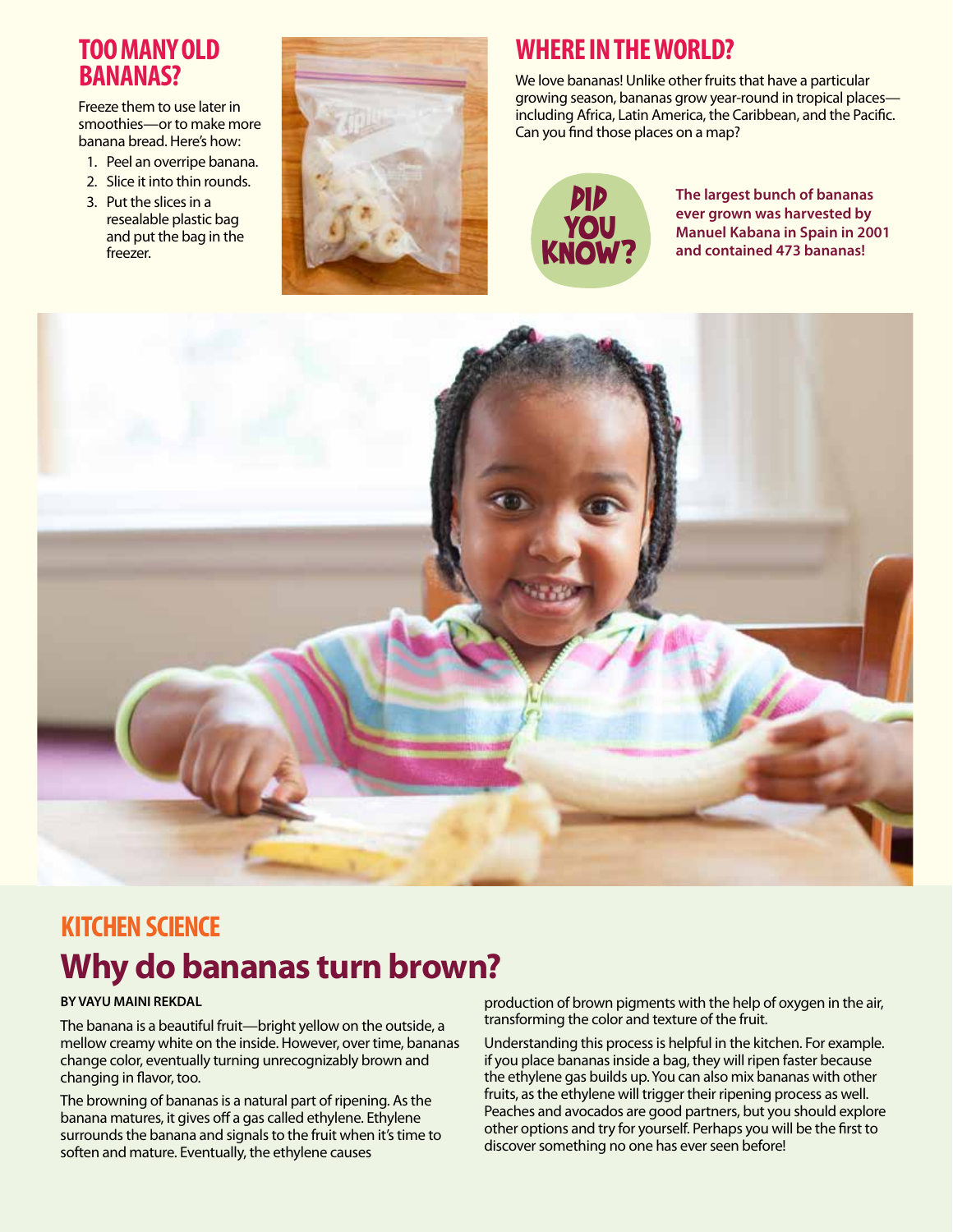## **KITCHEN SKILL How to crack an egg**





While you are still learning, you might need an adult to help make sure that when you crack the egg, none of the eggshell gets into the bowl. If a piece of the shell does fall in, use an empty shell half as a "spoon" to remove it. Make sure to thoroughly wash your hands, along with any countertops, utensils, and bowls that the raw egg touches, with hot, soapy water.

- 1. Make sure the raw egg's shell is not already broken or cracked. (If it is, throw it away.) Hit the midpoint between the more-rounded (wide) end and the pointier end of the egg against the rim of a bowl.
- 2. Hold the egg over the bowl with the cracked part facing up.
- 3. Pry the shell open gently and allow the egg to slide into the bowl.





#### **GET MOVING: BANANA ROLL**

This exercise is really good for your stomach and back muscles. To do it, lie down on your stomach on a mat or carpet. Now reach your arms straight out in front of you and stretch your legs back behind you (both should be shoulder-width apart). Lift both your legs and your arms a few inches off the floor and hold for 5 seconds. Flip onto your back while keeping your arms and legs lifted and hold for 5 seconds. Roll back onto your stomach in the opposite direction and repeat. Try to do this for 30 seconds. Practice every day and see if you can work up to a full minute!